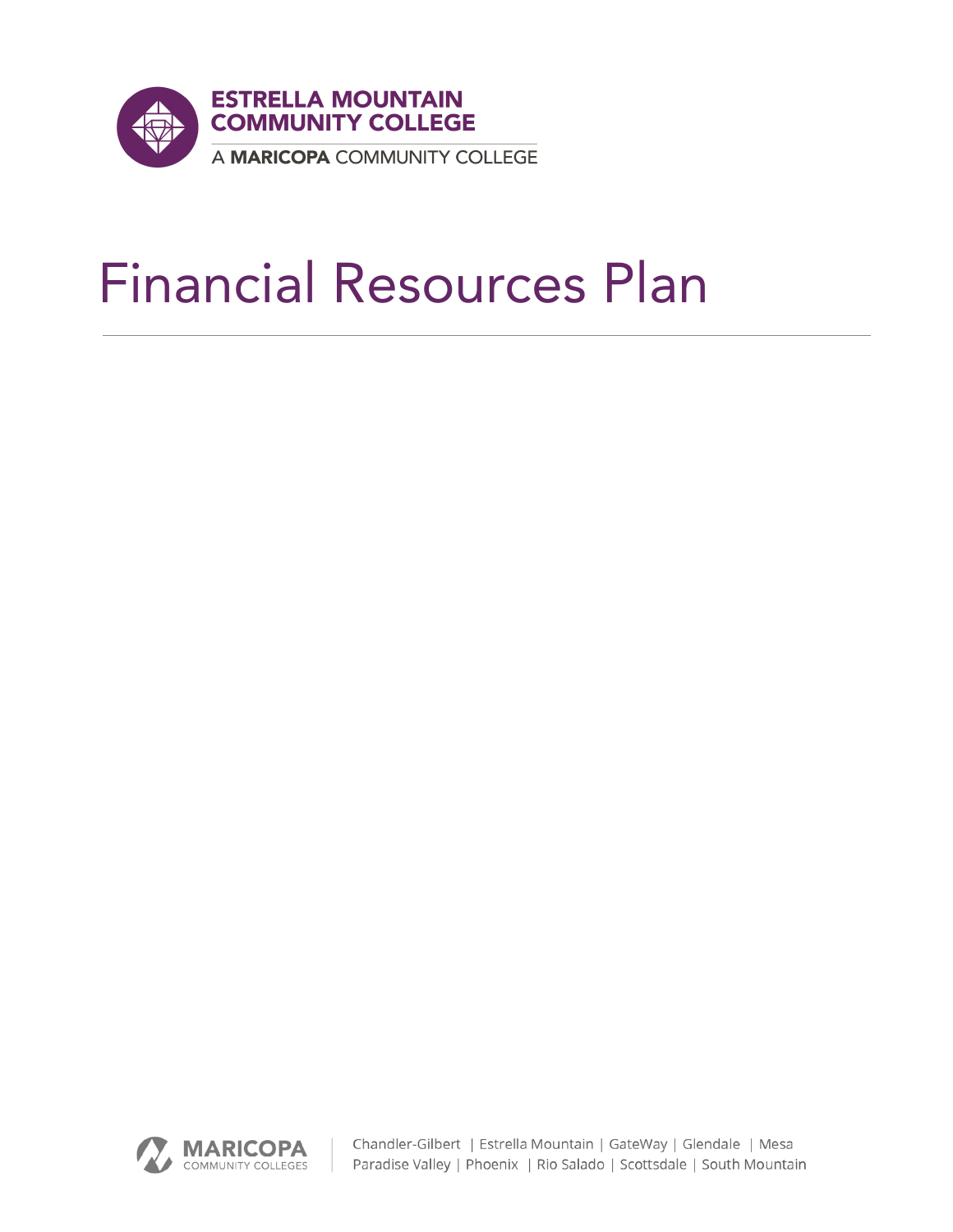# **Financial Resource Plan**

### **PHILOSOPHY**

The Financial Resource Plan serves as a framework to develop and implement an effective, multi-year strategic resource allocation and budget development plan. The plan addresses and responds to the college's Strategic Directions, Priorities using Learning College Principles. The purpose of the Financial Resource plan is –

*to provide a holistic planning document that outlines the effective and efficient utilization and allocation of Estrella Mountain Community College (EMCC) resources*.

Estrella Mountain Community College (EMCC) financial resource planning process is part of a larger District financial resource planning process and incorporates district-wide budget planning initiatives and processes as well as those specific to the College. EMCC's fiscal practices and procedures are subject to the policies and regulations set by Maricopa County Community College District (MCCCD) Governing Board and are supported by centralized services and technical support provided by the District Office Business Service Division. These services include general accounting, auditing, purchasing, auxiliary services, accounts payable, and budgeting.

### **EMCC STRATEGIC SUPER GOALS**

**Super Goal 1**: Increase the number of Graduates/Completers by 25% with equity by Academic Year **Super Goal 2:** Achieve an Annualized Enrollment Growth Rate of 3% with Equity **Super Goal 3:** Make EMCC a Great Place to Work - Achieve a Grade of B or Higher for all EMCC Core Values

#### **REVENUE SOURCES**

- General fund (Fund 1) the largest and primary operating fund for the College. The General Fund accounts for unrestricted resources that will be expended in the current year for operating purposes such as instruction, public service, academic support, student services, institutional support, operation/maintenance of plant, plus scholarships.
- Auxiliary Fund (Fund 2) includes revenues and expenditures that support a variety of self-supporting activities, including non-credit instruction, and food services.
- Plant/Bond Fund (Fund 7) MCCCD's capital fund. The major sources of revenue are from transfers from the General Fund. For Budgeting purposes, General Obligation (GO) Bond funds are considered unrestricted as they can be directed or redirected in accordance with the operational needs of the College.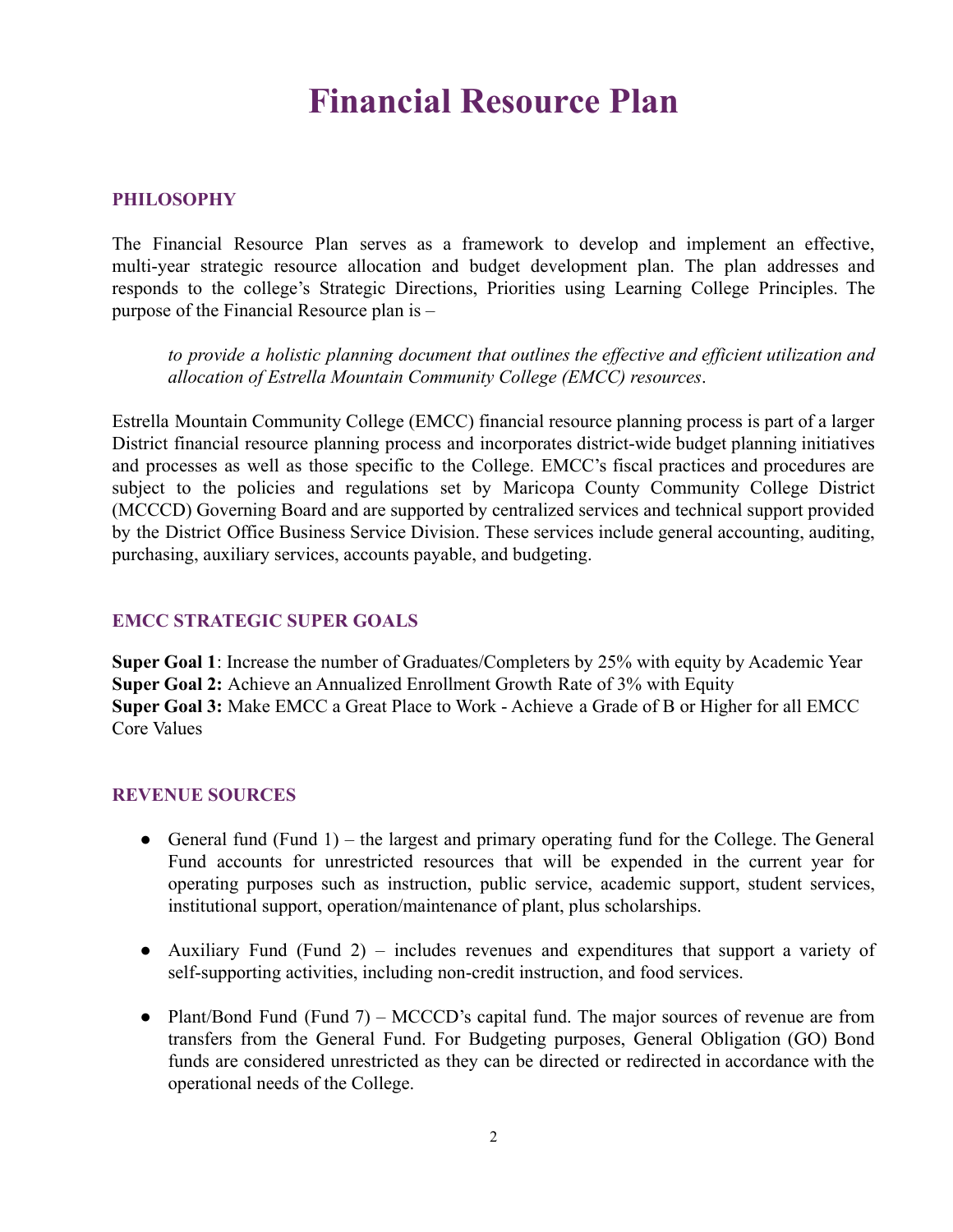# **GENERAL OPERATING - FUND 1 BUDGET**

Estrella Mountain's General Fund adopted budget for FY2021-22 is \$43.3 million (includes Western Maricopa Education Center (West-MEC); this is an increase of 4% over FY2020-21 adopted budget. Instructional expenses make up the largest share of the budget.

- **Instruction**, \$18.3 million (42%), is the largest share of the budget and is dedicated to support instruction and academic expenses such as faculty salaries and related benefits.
- **Academic Support**, \$9.5 million (22%), is intended to provide funding in support of the instructional priorities and initiatives, i.e., libraries, academic success center, information commons, instructional services, and faculty professional growth funding.
- **Student Services**, \$4.4 million, (10%), is targeted to fund academic activities and instructional services in support of students. Examples include counseling, academic advisement, disability resources and services, admissions and records, and financial aid.
- **Institutional Support**, \$5.9 million, (14%), supports cost of salaries and benefits for administration and staff. Also supports the institutional services that are vital to the overall operation of the College. Examples include marketing and public relations, institutional planning, campus security, and expenses related to liability insurance, postage, etc.
- **Operations/Maintenance**, \$4.6 million, (11%), funds expenses related to operation and maintenance of the campus such as the cost of electricity, grounds, water, and gas
- **Student Financial Assistance**, \$534k, (1 %), supports students who excel in academics, have a financial need and are from targeted and diverse backgrounds. (e.g. first generation college student, President/Chancellor Scholars, Athletics, Native American, etc.).



# **Operating (Fund 1) - Budget Allocations**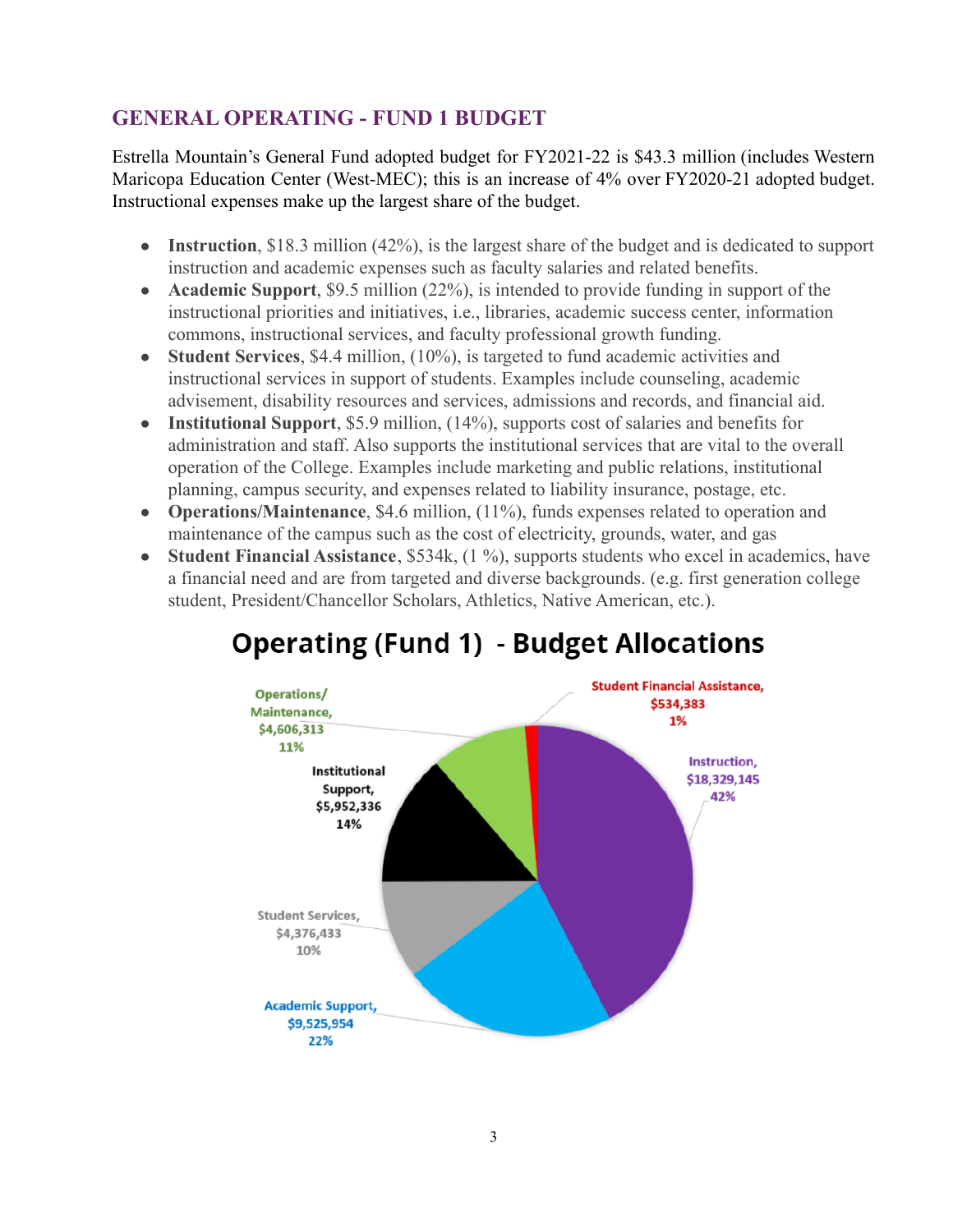# **GOALS AND STRATEGIES (2018-2023)**

The following institutional long-term goals and subsequent strategies are designed to reinforce the alignment of College resources with the strategic goals. These goals and strategies span a period of three years and are updated annually.

**Goal 1:** *Maintain alignment between the budget allocation process and the College's strategic goals.*

Over 86% of the operational budget is allocated to fund salaries and benefits. Therefore, it is vital for the remaining 14% of the budget to be prioritized to address the College's strategic initiatives as well as its ongoing operational needs.

## **Strategies:**

- Continue to improve the FRC including budget request processes, membership, objectives, etc.
- **Ensure the budget development process addresses the Strategic Directions, the** Program Review outcomes, division plans and/ or operational needs.
- Enhance training in developing division budgets, prioritizing expenditures, establishing department/division accountability, and monitoring college financial stability measures.
- Work with Division Chairs and Unit Directors to include a three-year prioritized budget in their Divisional Planning

**Goal 2:** *Enhance the College's budget monitoring to ensure efficiency of the funding allocation process, financial stability and college accountability*.

# **Strategies:**

- **Ensure that funds are set aside to participate in the 3.0% -3.5% carryforward program** to safeguard the College financial stability and to enhance support for the learning environment.
- Provide multiple venues for budget presentations and sharing of financial forecast through the Financial Resource Committee, Leadership Council, President's Cabinet, President's Community Advisory Council, and others.
- Continue to provide ad-hoc financial reports to division leadership and the College senior leadership for critical decision making.
- Ensure all divisions have a full understanding of the budget development process, the College's available resources, the prioritized expenditures, and the expectation for accountability and monitoring of accounts.